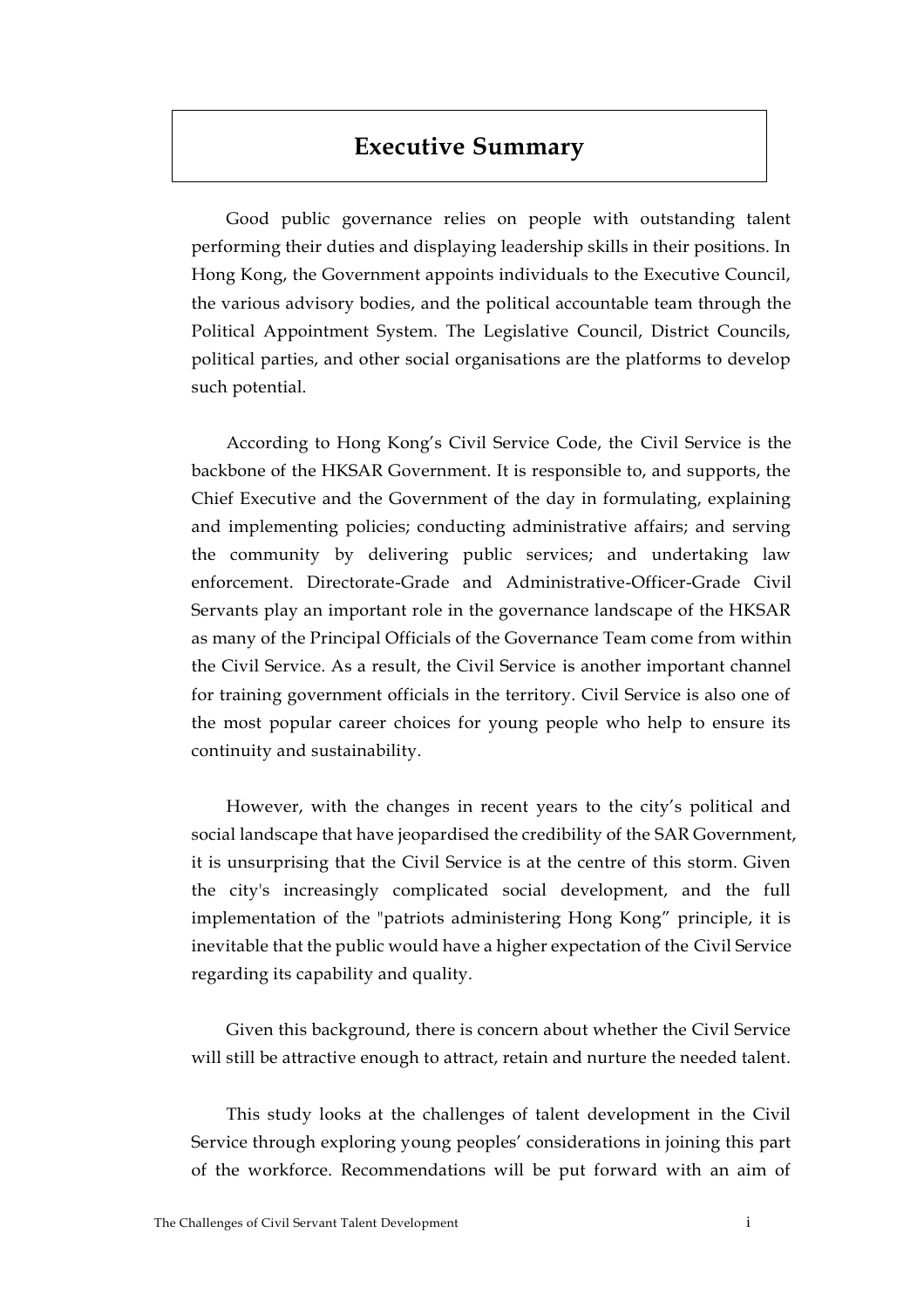making the Civil Service better prepared to perform its various roles and functions through the current set of difficulties. By doing so, this study hopes to present some insights about how the Hong Kong Government can maintain good governance.

In conducting this study, data was collected between March and April 2021 through: an on-site survey of 527 young people (aged 18 to 34); parallelcase interviews with 15 similar individuals; and research-exclusive interviews with 5 academics and experts.

## **Main Discussion**

**1. According to respondents, the contribution made by the Civil Service is highly rated, but its performance in recent years is regarded as unremarkable.** 

Seventy percent (70.4%) of the respondents believed the greatest contribution of the Civil Service was serving the public (the largest proportion of the total), while 47% (47.1%) considered maintaining the effective operation of the government, and 45% (44.6%) viewed it as stabilising society. Nevertheless, respondents had reservations when it came to rating the efficiency and the professionalism of the Civil Service in recent years; averaging 4.83 and 5.19 respectively (on a scale of 0-10 with "5" being the passmark; "10" denoting very good). Approximately 68% (67.9%) did not think that they were proud of the performance of the Civil Service.

Hong Kong's Civil Service has been in operation for a long time. Its contribution gaining wide recognition. It is inevitable that along with the speedy development of society, the public's expectations of the Civil Service's performance would increase commensurately. It raises a concern about how to improve its efficiency and professionalism to keep it in line with the development of society.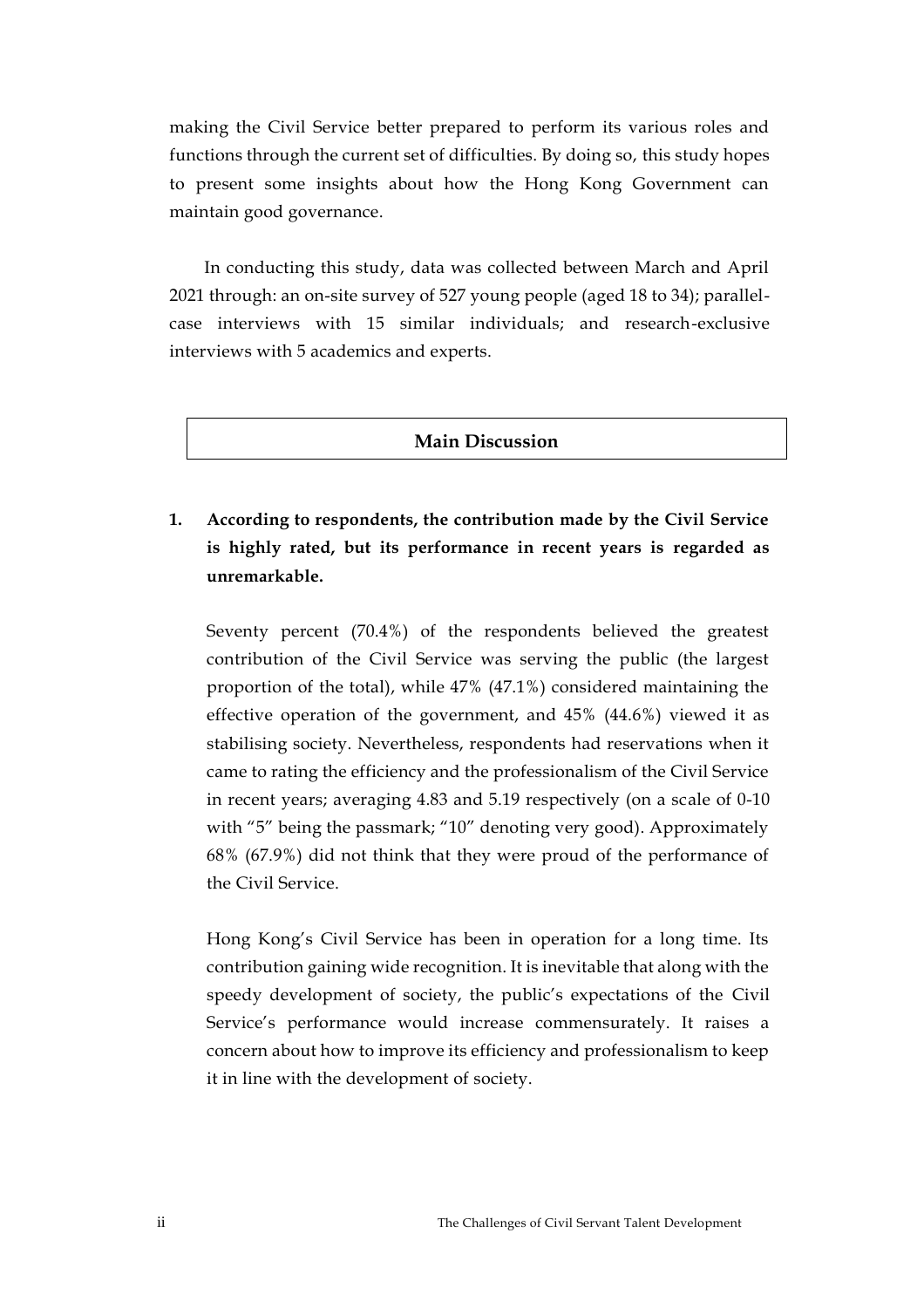**2. Respondents have various concerns or worries when thinking about if they would join the Civil Service. There are also concerns raised about the possibility of a brain drain.**

**2.1 The majority of respondents are not interested in joining the Civil Service. Various reasons need to be taken into account.** 

Excluding the 14 respondents who are currently Civil Servants, 63% (62.8%) of the remaining 513 respondents said that they did not want to be a Civil Servant (322 respondents). Some of the main reasons for their unwillingness to join the workforce related to the political landscape of the current government and society. Around 30% referred to heavy political pressure (30.1%); reluctance to make an oath of allegiance (29.5%), and 28% (28.3%) simply declined to work for the current government. Some reasons related to respondents' perceptions of the Civil Service, such as the tedious job nature (31.4%), slow promotion (16.1%), and limited opportunities to put their abilities to good use.

However, 23% of the 513 respondents (118 respondents), wanted to join the Civil Service. Asked about the hurdles blocking them from joining, the largest proportion referred to the severe competition (59.3%), followed by lack of suitable posts (33.1%). Some said the obstruction came from peer pressure (20.3%), or the complexity of the city's political situation (17.8%).

In the perception of all 527 respondents, the Civil Service has a problem in attracting talent, the severity of which was rated at an average of 6.42 (on a scale of 0-10; "5" being medium severity; "10" denoting very severe). Data from the government noted a lessening of competition in applications for Administrative Officer (AO) and Executive Officer II (EOII) posts from 2016 to 2020.

The SAR Government should pay attention to the concerns or worries of the younger generation about the Civil Service. The Government should also expand its channels or connections in recruiting talent.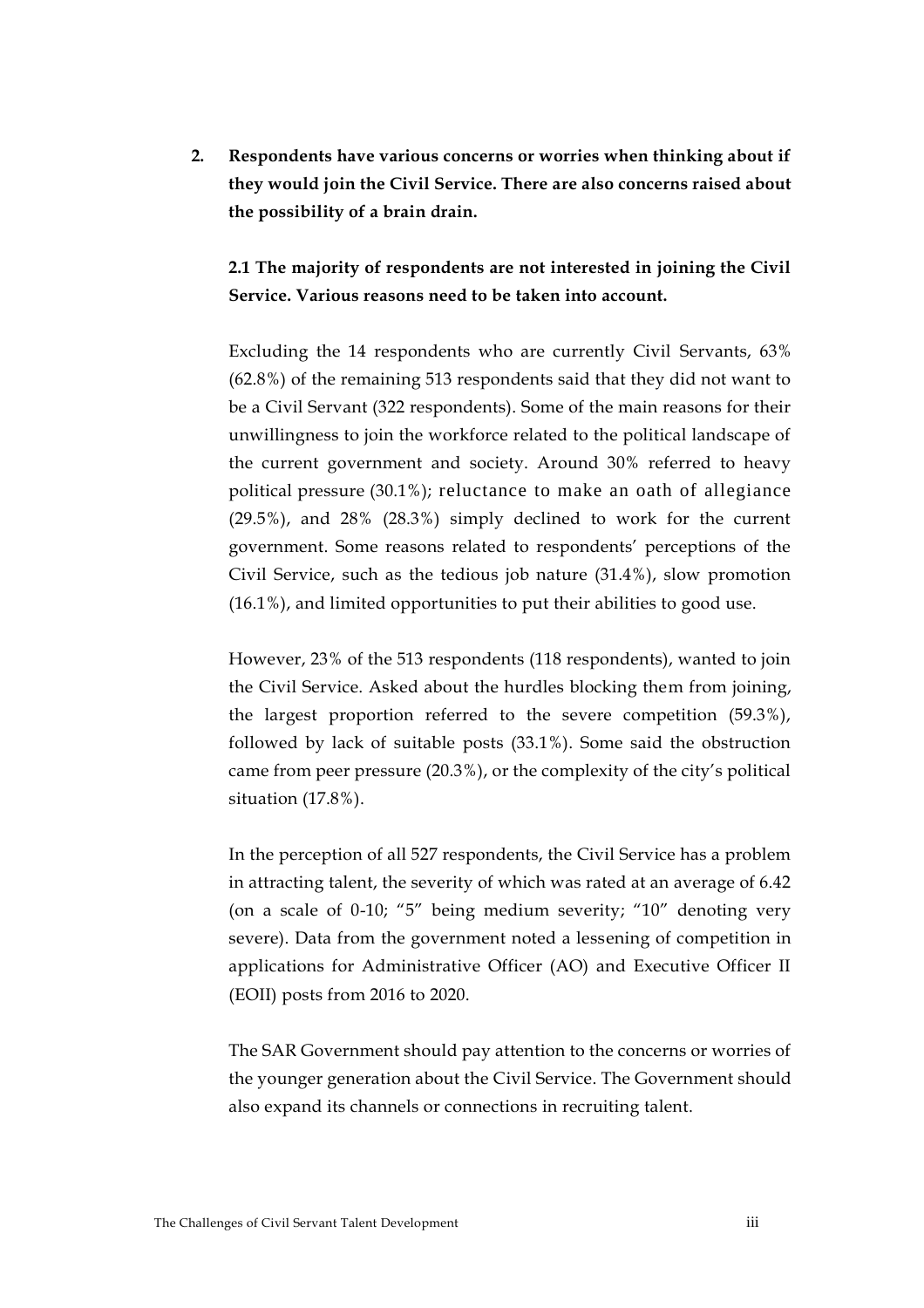## **2.2 The rate of resignations from the Civil Service has been increasing in recent years; posing the problem of a brain drain.**

Data from the Government has highlighted an upward trend in the rate of resignations over the past 10 years, from 0.46% in 2011/12 to 1.05% in 2020/21. The number of young Civil Servants who have resigned from the workforce each year has also increased recently. Civil Servant posts are considered an iron bowl, so it is unusual for individuals to take the initiative to resign from their posts. The continuation of the rising resignation rate has triggered discussion about the possible reasons and raising concerns about a brain drain.

Referencing overseas studies, one of the major motivations for civil servants to strive for excellence in their work was to maintain the public good, and for improving society; their motivation for public service was stronger than those in other sectors. It is worth examining what other factors, other than salary and benefit packages, could help retain and realise the potential of talent.

It is worth noting that experiences or knowledge transfer within the system might be affected if its resignation rate continues to rise. Added to this is the implication of wasted public resources to train and nurture talent in the first place. This will threaten the development of the talent pool within the HKSAR in the long term.

**3. In amongst the ever-changing and complicated social environment, Civil Servants' acumen to the needs of society and the country, as well as their ability to take a forward-looking perspective in connecting to the world, is being challenged.** 

**3.1 Under the "One Country, Two Systems" principle, it is important for Civil Servants to have a sense of national identity. Dealing with the public they need to approach tasks with political shrewdness.** 

The Civil Service provides policy alternatives in addition to implementing policy so they play an important role in collaborating with different stakeholders. With the full implementation of the "patriots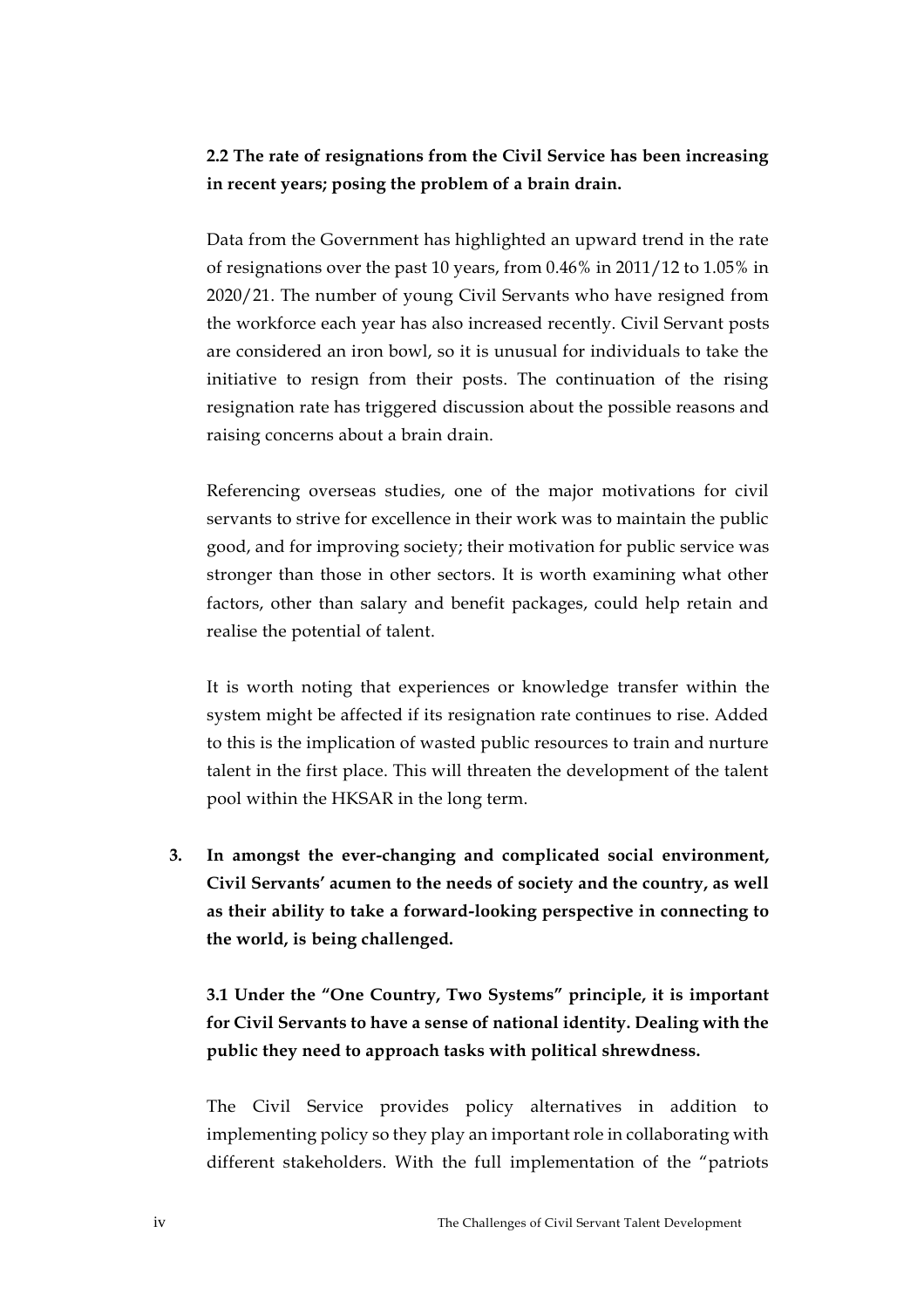administering Hong Kong" principle, an increased sense of national identity among Civil Servants becomes more important. The public's expectations of the Civil Service's capabilities and qualities also increases.

In respondents' perceptions (using the same point scale referred to earlier), the average severity rating of the Civil Service in facing the problems of social division was 6.96. In addition, more than half said that grasping the public sentiment (53.9%), or collaborating with different stake holders (51.4%) were the most needed capabilities for today's Civil Servants. Some 30% and 10%, respectively, opted for the capabilities of exercising political judgement (31.3%) or understanding the country's situation (10.8%).

Experts in the interviews and some youth in the parallel-case interviews pointed out that Civil Servants should be open-minded in understanding and learning the strengths of the country's different systems. From the experts' point of view, arranging for secondments of Hong Kong's Civil Servants to Mainland Government departments could be a possible way to strengthen and deepen their national perspective and understanding of the country.

**3.2 The work of nurturing the talents of the Civil Service is important to Hong Kong. The soon-to-commence Civil Service College's role and position in training the Civil Service is crucial.** 

Experience overseas shows that a civil service college that is open for training and partnering with universities/ institutes for policy formulation, plays a positive role in developing the system itself, in addition to nurturing governance talent.

An overwhelming majority (92.3%) of the 527 respondents took the view that talent nurturing of the Civil Service was important to Hong Kong. Many (47.4%), however, said that Hong Kong's Civil Service system was not an effective platform to nurture that talent; fifty-two percent (52.3%) found it effective.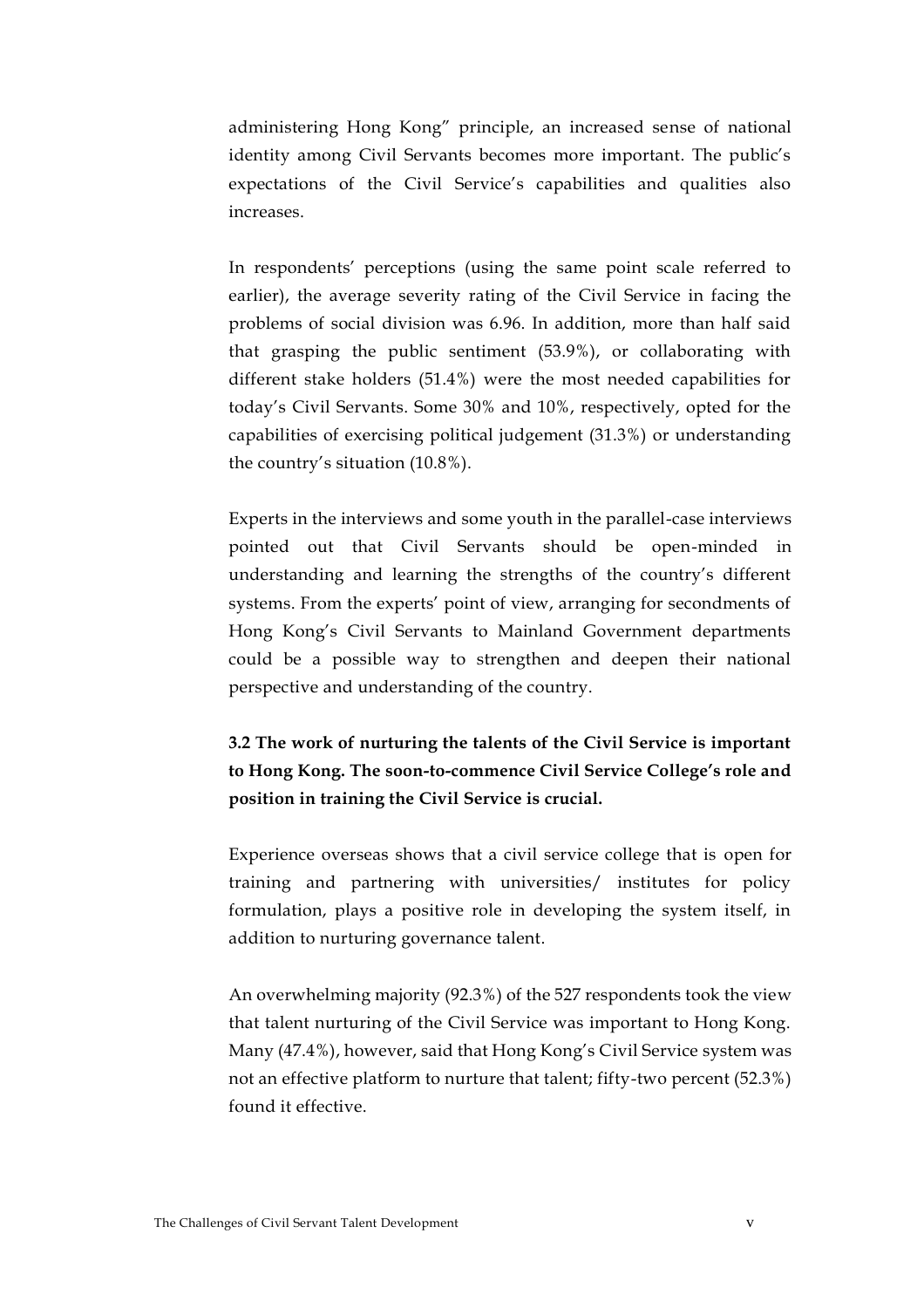Asked about the expected role of the soon-to-commence Civil Service College, more than half of the respondents said that they wanted it to foster leadership and management skill (55.8%), or inheriting knowledge and experiences (54.1%). Thirty percent (30.7%) hoped that it could help promote the political awareness of Civil Servants, while 17% (16.7%) referred to promoting understanding of the country's Constitution, the Basic Law, and the development of the country.

There seems to be an expectation by society that the Civil Service College's role and function is to lead the talent development of the Civil Service. The Government should make good use of this by granting the College more power/ terms of reference so that it could more effectively enhance the nurturing work of the Civil Service.

**4. The Government lacks public trust. Trust between the Government and the Civil Service also faces challenges. A concerted, joint effort to support each other so good performances in policy formation and governance can flourish is a primary approach to rebuild mutual trust.** 

In the respondents' perception, the severity of the lack of public trust in the Government stood at an average of 7.97 (using the previously referenced scale). Close to 70% (69.1%) thought that they did not trust the Government.

Meanwhile, the Civil Service itself has experienced many tough challenges in recent years. These have not only added worries to its work, but also prompted concerns regarding its communication and trust with the Government.

One of the primary ways for the Government to build public trust is to enact policies whereby the public can share in and enjoy the benefits. Another possible approach is to develop a closer working partnership with the Civil Service to smoothen policy implementation.

The city has long endured many deep-rooted social problems so the livelihood of the general public needs to be urgently addressed. The Government should think profoundly about how to rebuild public trust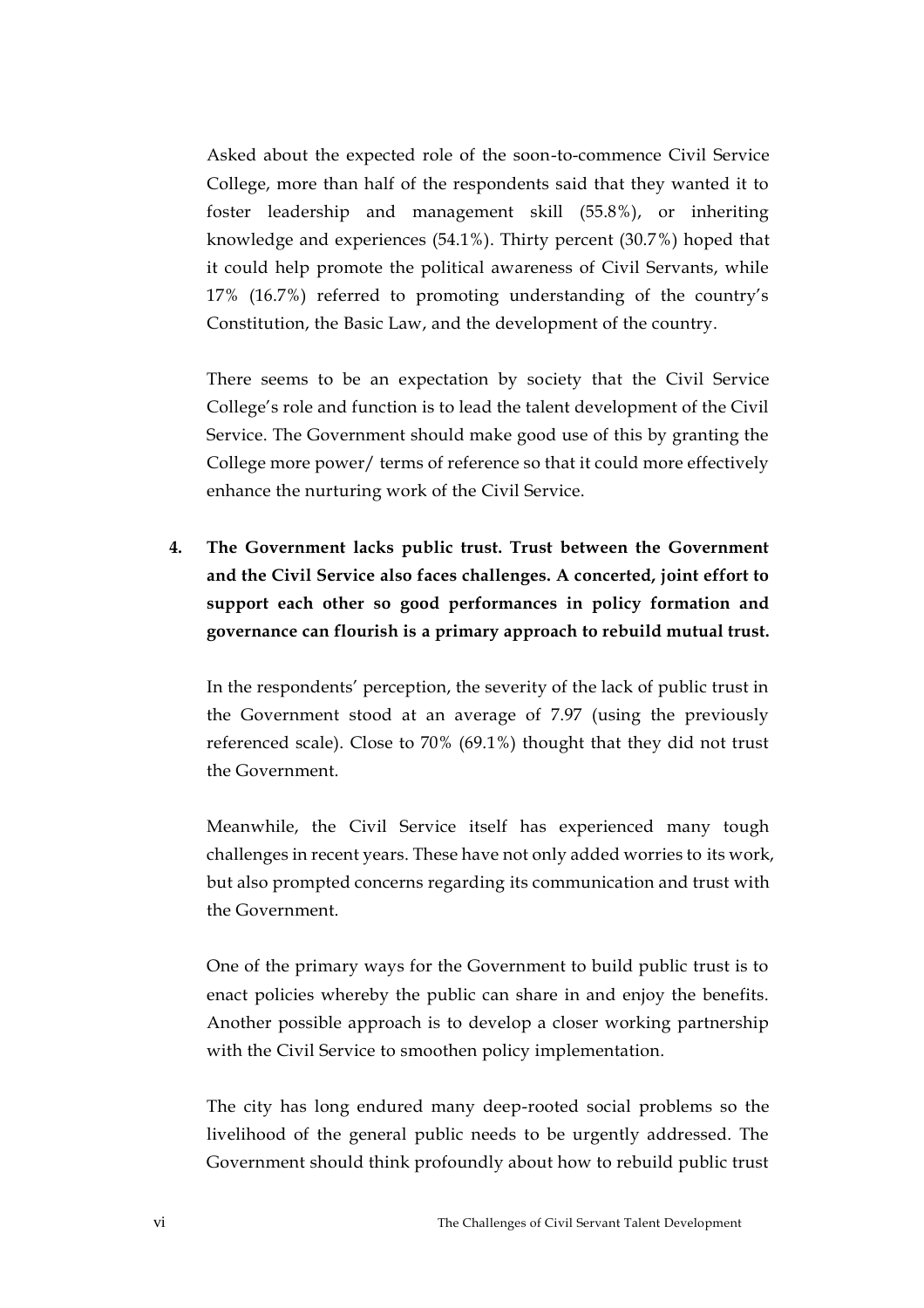on the one hand, while on the other, mutually consolidating the trust of the Civil Service.

## **Recommendations**

Based upon the findings and discussion above, this study proposes the following recommendations so the Civil Service is able to maintain and consolidate its role in attracting, retaining and building-up talent, and facilitating cooperation between stakeholders in society.

**1. Open up channels for the expansion of the spotting and identification of talent.**

**This study reflects that due to the younger generation's concerns and worries about joining, Hong Kong's Civil Service is suffering the serious problem of not being able to attract talent. There witnessed a reduced level of competition for AO and EOII posts from 2016 to 2020.** 

**In view of the above problems, and with reference to experience overseas, the study recommends that the Government should introduce a new programme. This needs to be in addition to the existing scholarships, with secondary school students as the main target. The stipulation being that scholarship recipients should work in the Government on a part-time or full-time basis for a period of time during their studies or after graduation. If the scholarship recipient is considered to be of exceptional merit, the Government may offer further promotion.**

**For the Administrative Service Internship Programme, the Government may consider expanding the channels by which students can be recommended to join the programme beyond the current tertiary institutions. These could include think-tanks, large community-service and other community-based organisations.**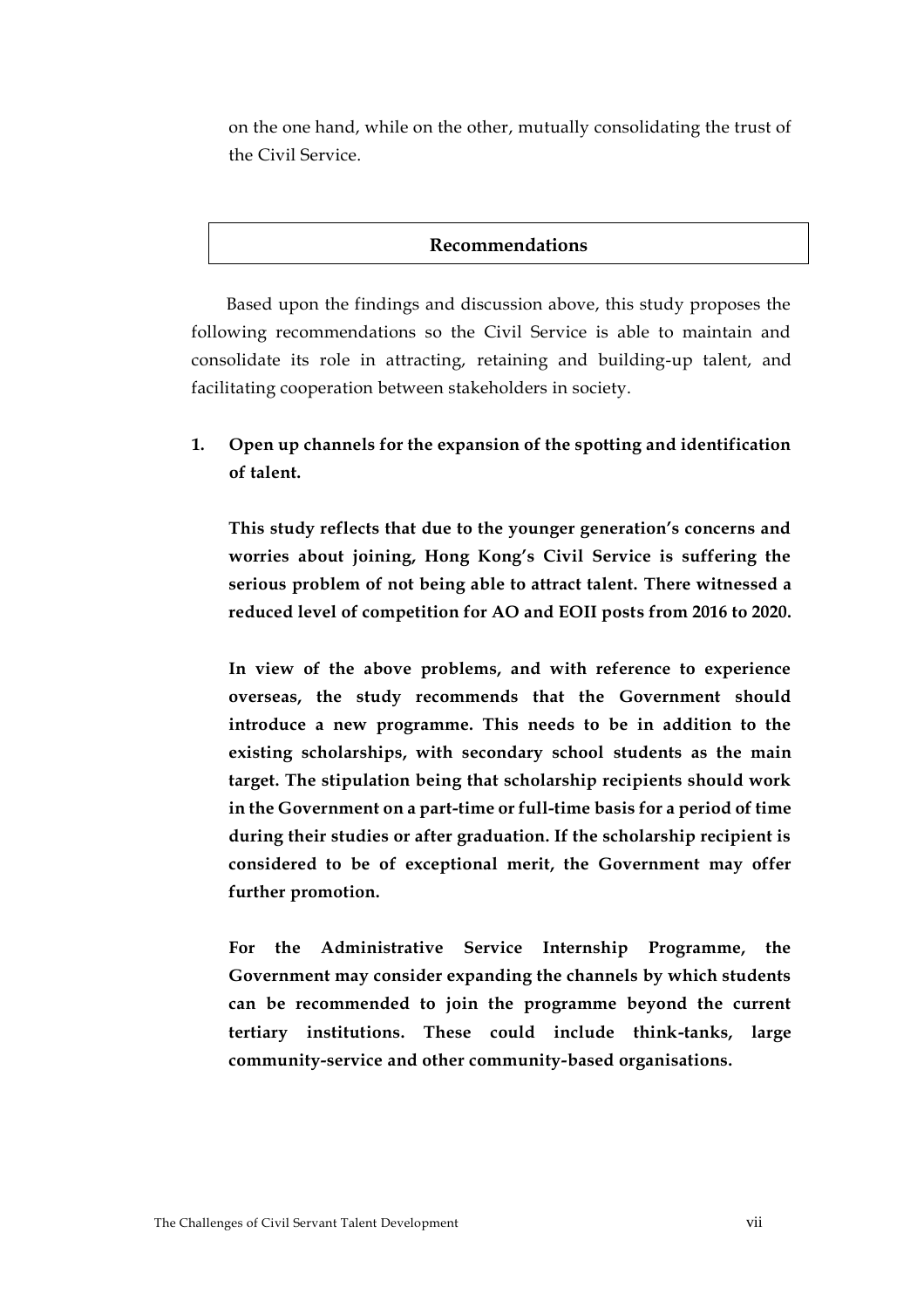**2. Set up a framework to broaden Civil Servants' perspective of society, the country, and the international community.**

**Under the "One Country, Two Systems" principle, there is a continuous demand for governance talent in Hong Kong. As an international city, Hong Kong's Civil Service also needs to develop itself, as well as learn from the strengths of other systems in order to keep up-to-date.**

**The study recommends that the Government should develop a framework for the improvement of the Civil Service that helps it connect with society, the country and the world. This covers the enhancement to the team's political awareness, such as grasping the pulse of society, strengthening their national identity, and possessing a world view. This also provides a blueprint for nurturing development of the team with a clearer scope and direction. Key initiatives include:**

**2.1 Societal level: To consider arranging senior Civil Servants to interact with members of the public in various ways, so as to enhance the team's understanding and empathy for the livelihood of the community through in-depth contacts and to enrich their ability to understand public sentiments.**

**2.2 National level: A thorough understanding of the spirit of "One Country, Two Systems", the country's Constitution, and the Basic Law takes time and requires personal experience. The Administration should strengthen cooperation with the Mainland and expedite the arrangement for Hong Kong Civil Servants to be seconded into Mainland Government departments to strengthen the national identity of the team and deepen their understanding of the country.**

**2.3 At the global level: The Government should strengthen the posting scheme by actively liaising with different regional and international organisations to create more opportunities for Hong Kong Civil Servants to take up temporary postings. This is with the aim to enhance the international perspective and practical experience of the**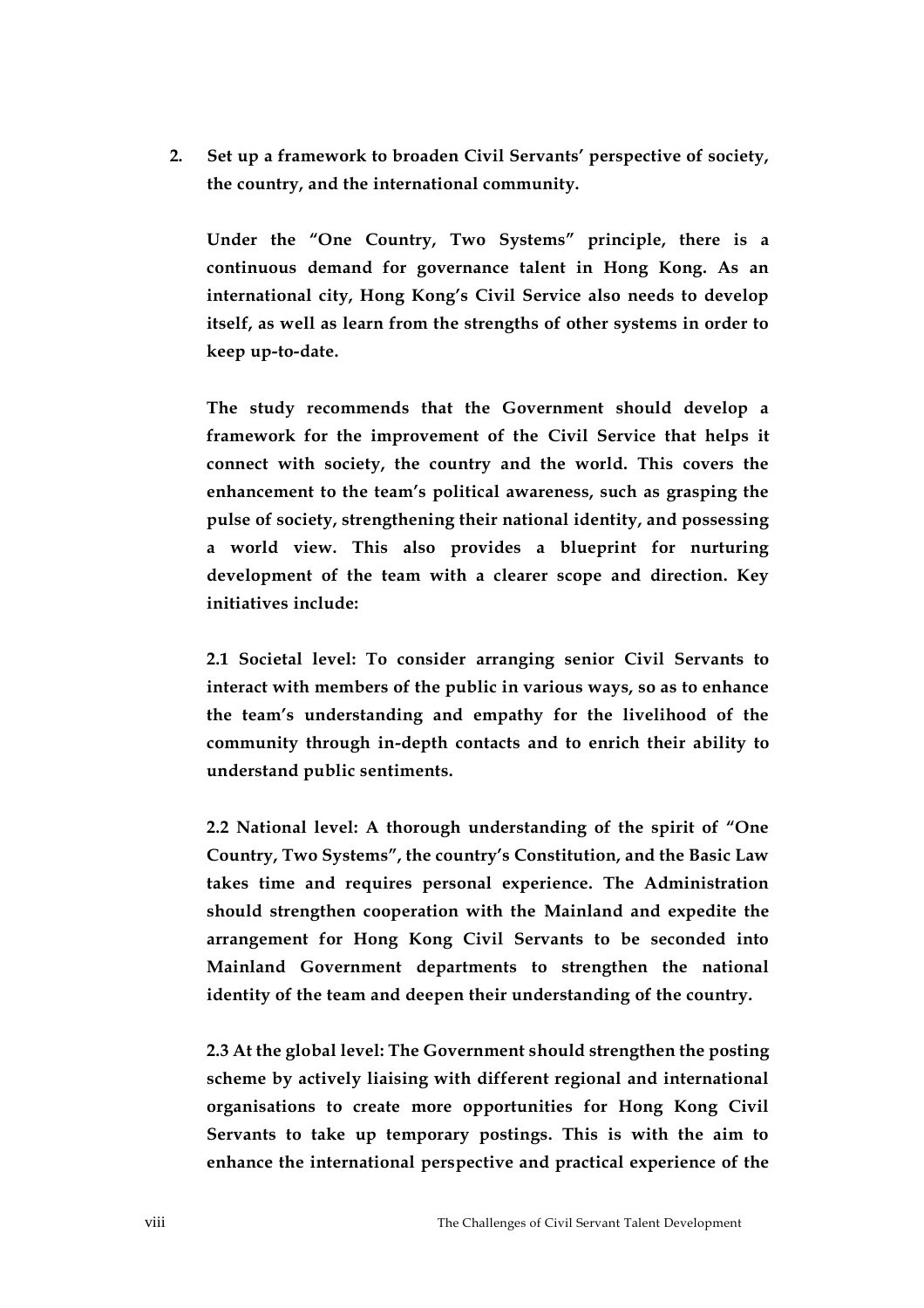**team. Long term, it is necessary to set a target number of participants in the scheme to strengthen the governance talent pool available to the Government.**

**3. The soon-to-commence Civil Service College to lead collaborations with academic institutions to enhance the quality of Civil Servants' capabilities in formulating policies and internationalising the Civil Service.**

**Using examples overseas, there are governments partnering with local public administration and policy research institutions to initiate different courses and policy research for Civil Servants. This could enhance policy analysis, understanding the public's opinion of the Civil Service and, in the longer term, improve the quality of policies.**

**The study recommends the soon-to-commence Civil Service College collaborates with local academic institutions. With academic staff provided by the institutions in the relevant programs, it is expected that the participants' (i.e. Civil Servants) public administration knowledge, as well as their capability to formulate quality policies, could be improved. By placing the research findings into training materials, they could be put into practical use.**

**The public administration of the HKSAR government has been operating under "One Country, Two Systems" for more than 20 years. Experience and characteristics have been accumulated. If the administration can cooperate with local institutions to periodically collate the best practices of the Civil Service in terms of good governance, talent around the globe may find such practices worthwhile. In turn this would validate the local civil-service training, and encourage its move towards internationalisation.**